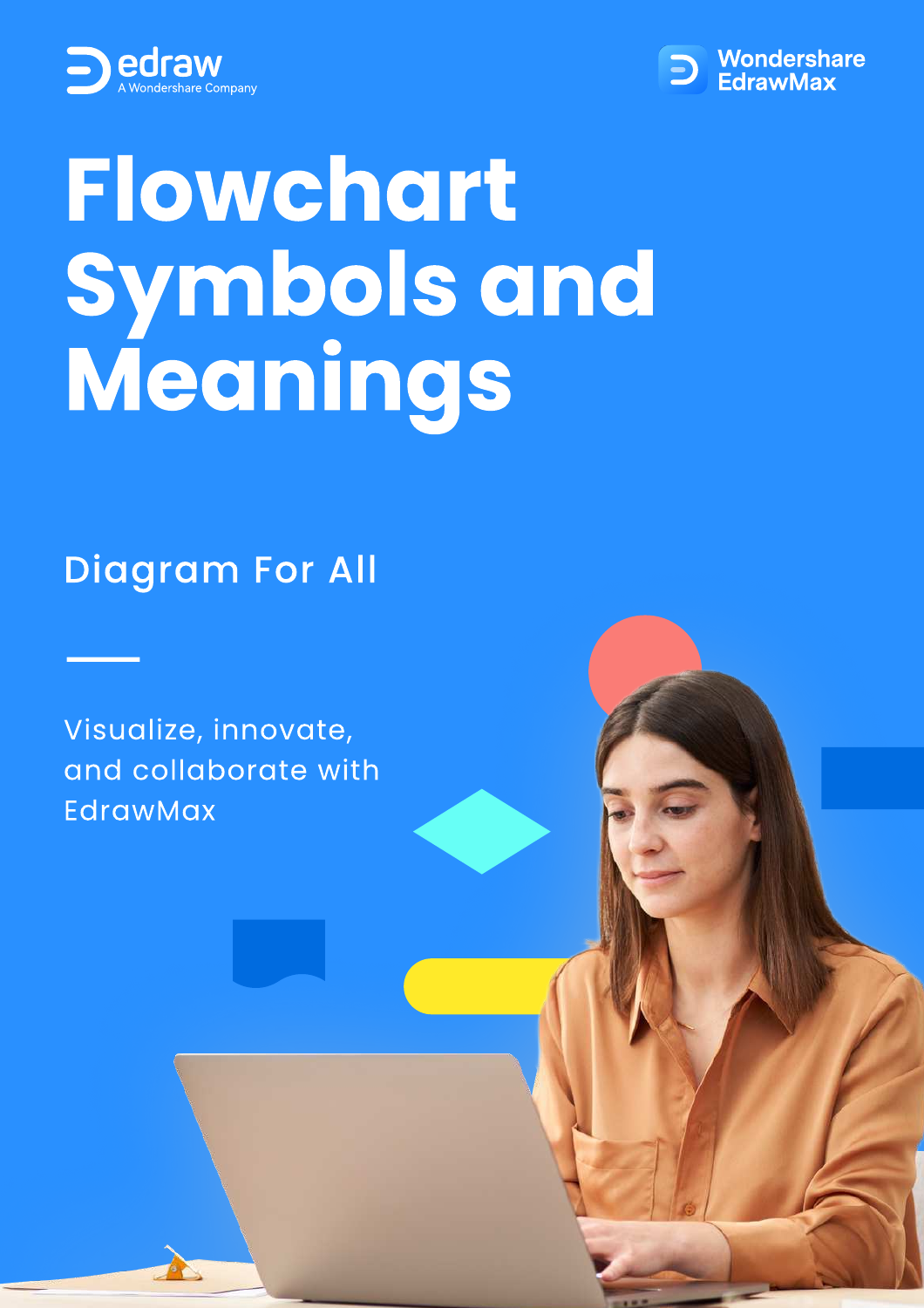

# **Flowchart Symbols and Meanings**

#### **1. The 4 Most Important Flowchart Symbols**

| <b>Symbol</b> | <b>Name</b>              | <b>Description</b>                                                                                                                                                 |  |
|---------------|--------------------------|--------------------------------------------------------------------------------------------------------------------------------------------------------------------|--|
|               | <b>Process</b><br>Symbol | It is depicted by a rectangle symbol and represents<br>any vital process or step in the flowchart.                                                                 |  |
|               | Start/End<br>Symbol      | It is also known as a terminator symbol and is drawn<br>at the starting and the ending of the flowchart<br>(before the first process and after the final results). |  |
|               | <b>Flowlines</b>         | These are directional lines that simply depict the<br>flow of processes from one step to another.                                                                  |  |
|               | Decision<br>Symbol       | A rhombus depicts a decision in a flowchart (a this-<br>or-that or an if-then condition). It can break the flow<br>of your diagram into two or more directions.    |  |

## **2. Standard Flowchart Symbols and Their Meaning**

| <b>Symbol</b> | <b>Name</b> | <b>Description</b>                                                                                           |  |
|---------------|-------------|--------------------------------------------------------------------------------------------------------------|--|
|               | Document    | This represents the existence of any document in<br>the flowchart (that could be stored in the<br>database). |  |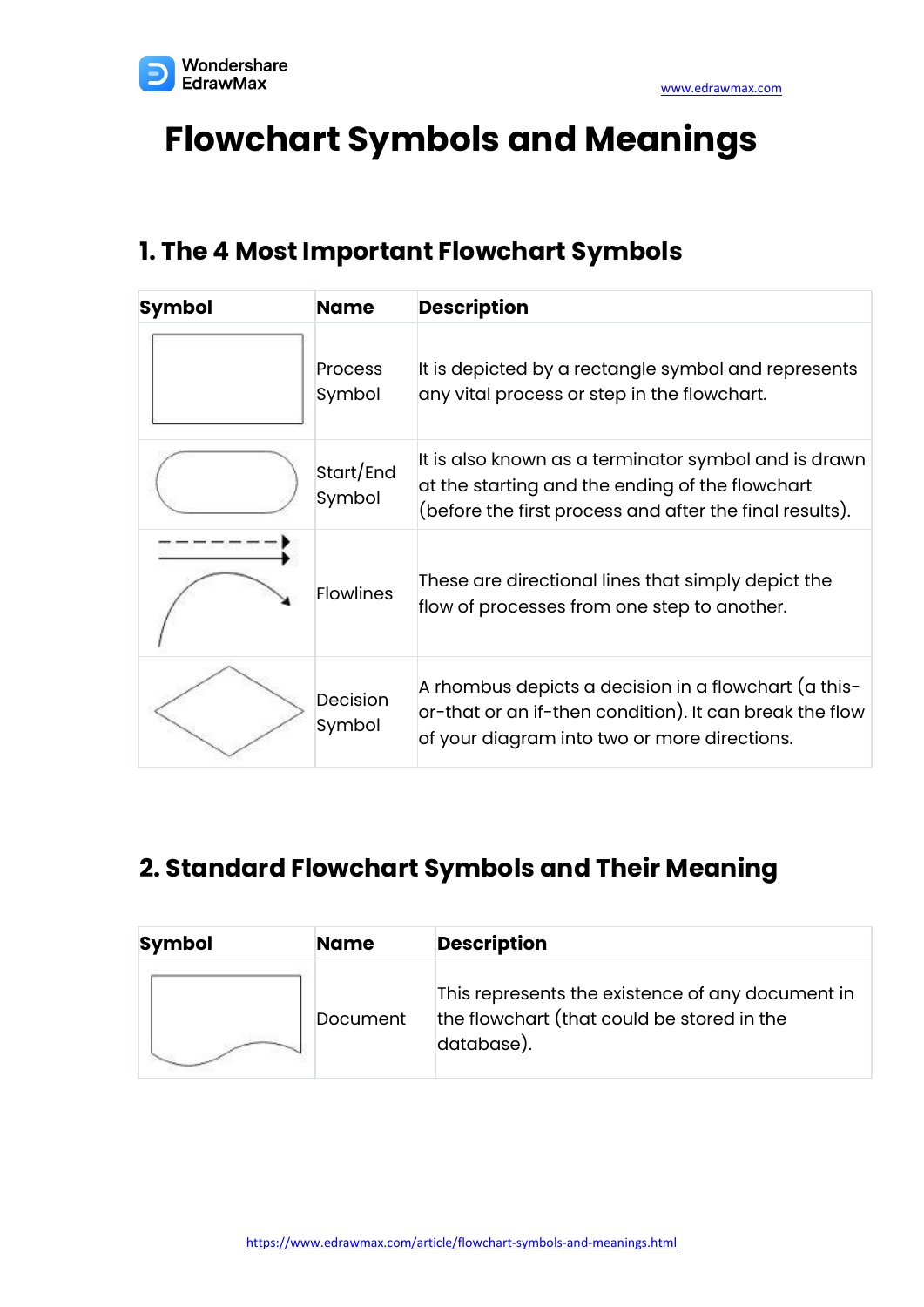

|     | Data                         | The tilted rectangle represents data (any piece of<br>content in the flowchart).                                       |
|-----|------------------------------|------------------------------------------------------------------------------------------------------------------------|
|     | Sub-process                  | The symbol can be used to depict a set of steps<br>that can be combined to form a sub-process.                         |
|     | Predefined<br><b>Process</b> | This is used to depict a named process that can<br>be defined elsewhere in the diagram.                                |
|     | <b>Start</b>                 | Unlike the terminal, the circle can only be used to<br>depict the starting of the flowchart.                           |
|     | People/User                  | The icon is used to depict people or end-users<br>who interact with the overall process (mostly used<br>at terminals). |
| ⁄es | Condition<br>(Yes/No)        | The symbol depicts a conditional (yes or no) logic<br>in the diagram.                                                  |
|     | <b>Database</b>              | The disc icon is used to represent the presence of<br>a database (internal or external) in the flowchart.              |
|     | <b>Stored Data</b>           | The symbol can represent any piece of data that<br>is stored in the machine.                                           |
|     | Internal<br>Storage          | It is used to depict the internal storage unit in the<br>machine.                                                      |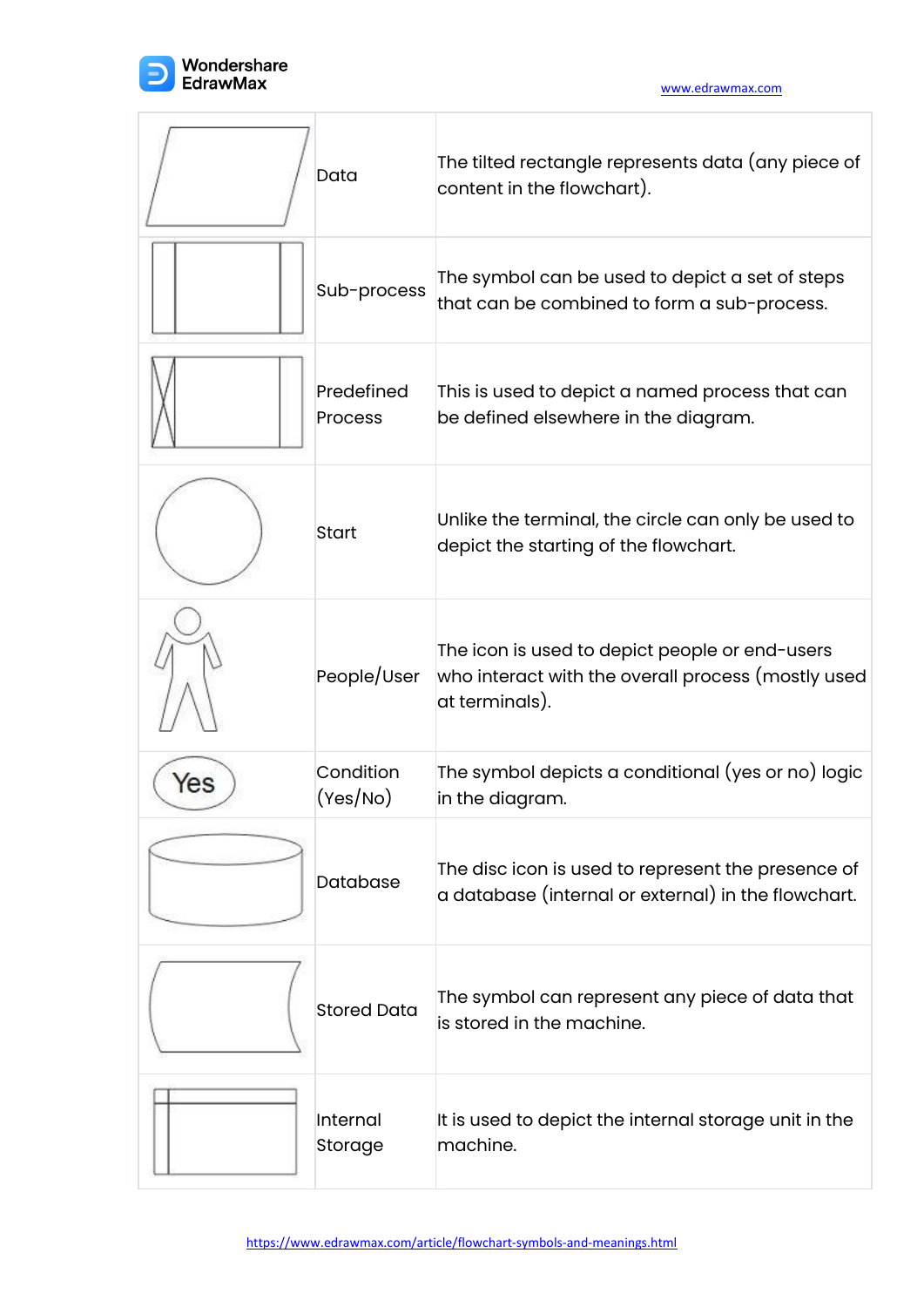

[www.edrawmax.com](https://www.edrawmax.com/?utm_source=pdf&utm_medium=referral&utm_campaign=pdf)

| Sequential<br>Data  | The icon represents the sequential storage of data<br>in the machine. It looks like magnetic tape.                         |
|---------------------|----------------------------------------------------------------------------------------------------------------------------|
| <b>Direct Data</b>  | The symbol implies that the stored data can<br>directly be accessed.                                                       |
|                     | The flowchart symbol reparents a stage when<br>Manual Input manual input has been provided or is needed by<br>the user.    |
| Card                | This symbol is rarely used and depicts the<br>presence of a memory card in the machine.                                    |
| Paper Tape          | This represents the presence of punched or paper<br>tape in the machine.                                                   |
| Delay               | The symbol represents any expected or<br>unexpected delay in the process.                                                  |
| Display             | It simply represents the display of data (or any<br>other entity) in the flowchart and is mostly used at<br>terminal ends. |
| Manual<br>Operation | The icon is inserted whenever any manual<br>operation is needed in the process flow.                                       |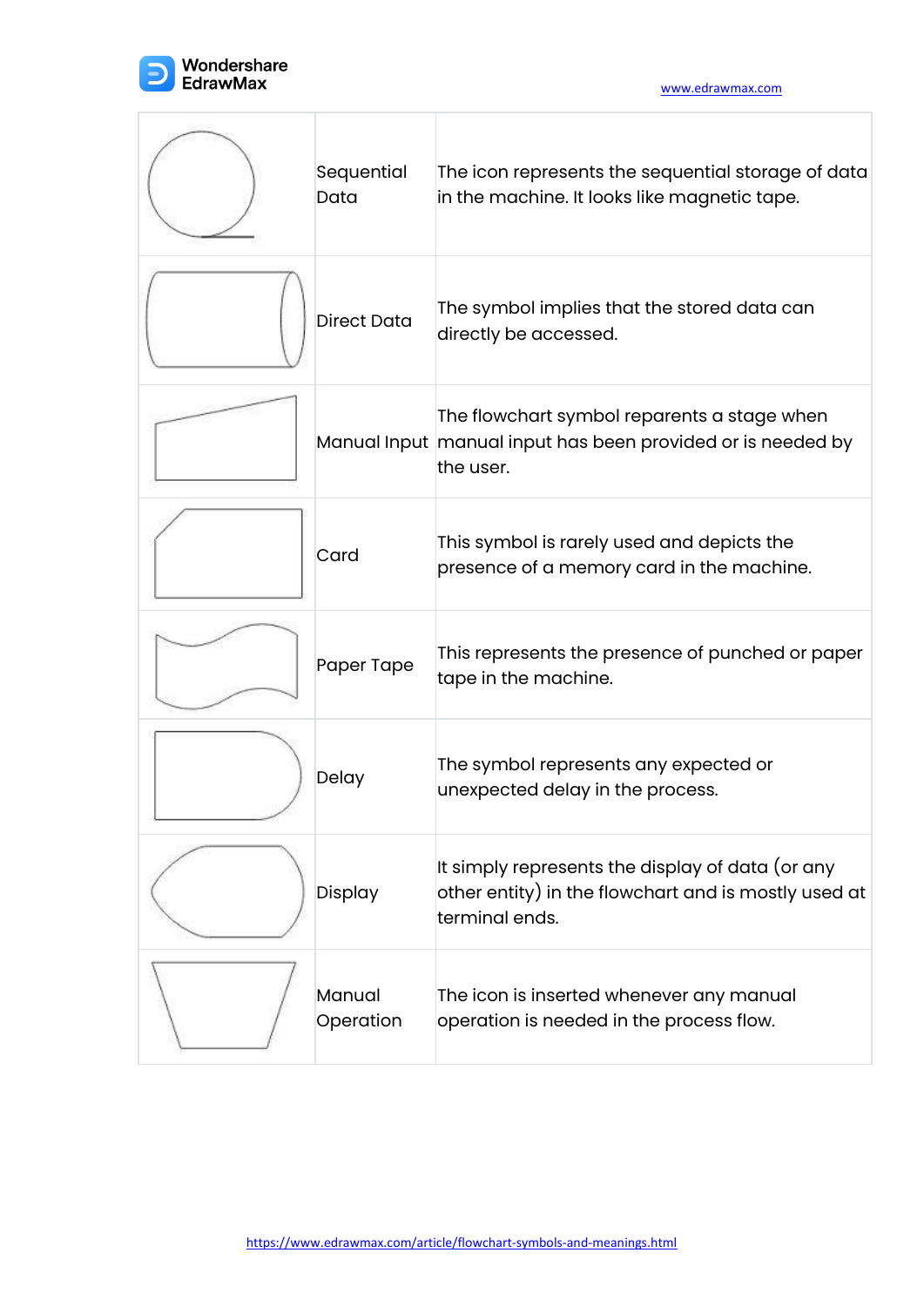

[www.edrawmax.com](https://www.edrawmax.com/?utm_source=pdf&utm_medium=referral&utm_campaign=pdf)

|         | Preparation                | The symbol is used to depict any process or entity<br>that is in the preparation state.                                                                                                |
|---------|----------------------------|----------------------------------------------------------------------------------------------------------------------------------------------------------------------------------------|
|         | Loop Limit                 | This is used to depict the limit on the looping of<br>any process (that controls it from getting into an<br>infinite loop).                                                            |
|         | On-page<br>Reference       | This is used as a connector to refer to your<br>flowchart on the same page.                                                                                                            |
|         | Off-page<br>Reference      | This can be used as a connector for your flowchart<br>on a different page.                                                                                                             |
|         | Control<br><b>Transfer</b> | It depicts the transfer of control in the flow chart.<br>That is, the control has been forwarded to any<br>other step instead of the arbitrary step.                                   |
| Comment | Annotations                | The symbol can depict any comment or<br>annotation in the flowchart. Whenever you want to<br>add any comment, just use an extended line on<br>the side and write the comment in a box. |

## **3. How to Use Flowchart Symbols?**

Try to use a professional flowchart maker like [EdrawMax](https://www.edrawsoft.com/edraw-max/?utm_source=pdf&utm_medium=referral&utm_campaign=pdf). Here you can access [EdrawMax](https://www.edrawmax.com/online/) Online directly. And from its Flowchart Symbols Library, you can get all the needed symbols and icons for creating flowcharts.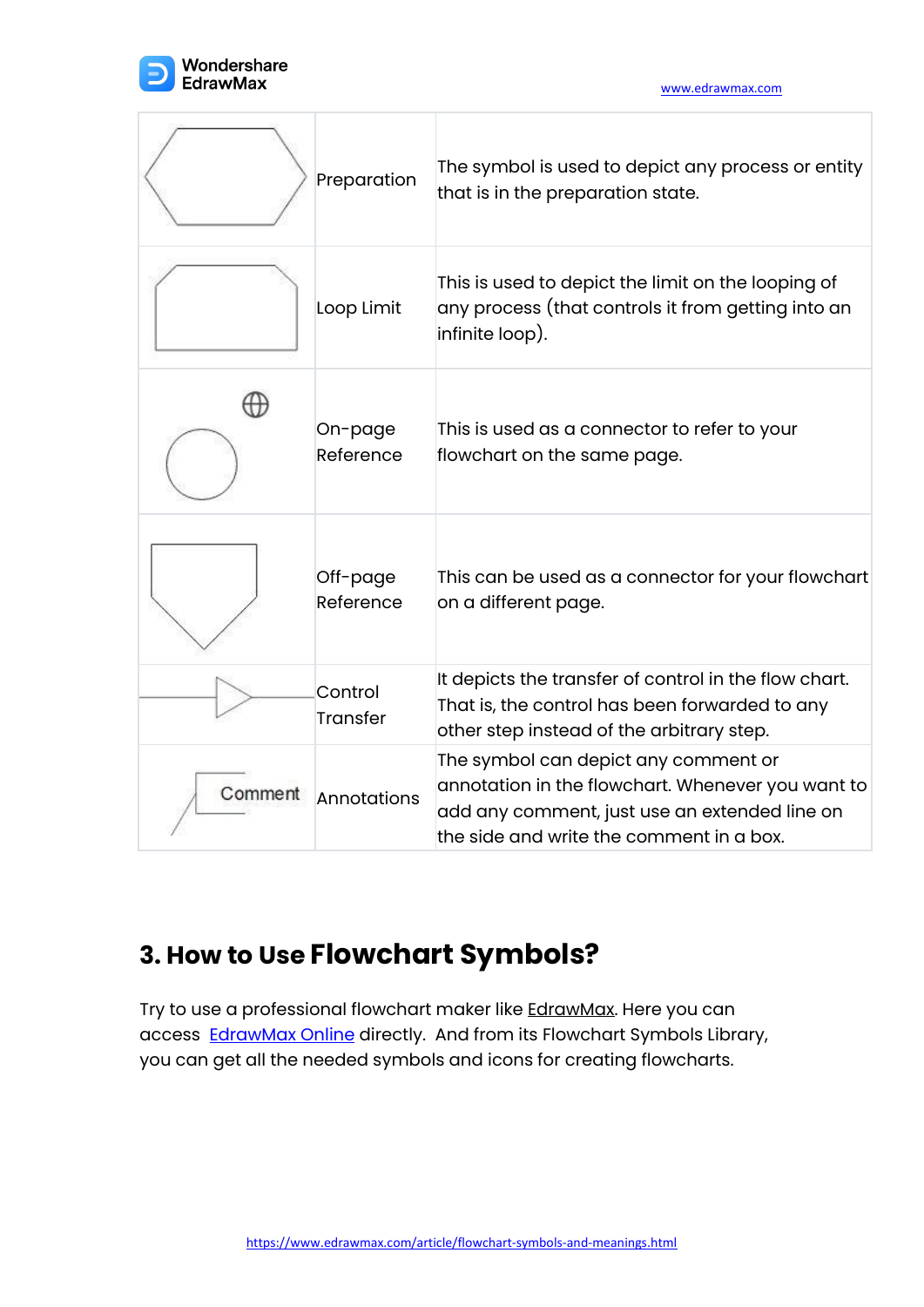

| $\rightarrow$<br>∢<br>$\leftrightarrow$                                         | B<br>¥<br>T<br>¥                           | $\overline{T} \stackrel{\sim}{=} \mathbf{v}$                                                                            | $\tau$                            |                   | $-4$<br>$\star$ $\star$ | $\frac{1}{2}$<br>Įα |
|---------------------------------------------------------------------------------|--------------------------------------------|-------------------------------------------------------------------------------------------------------------------------|-----------------------------------|-------------------|-------------------------|---------------------|
| Symbo<br>$\ll$<br>$\alpha$<br>$\wedge$<br>$\mathbb{R}$                          | 10<br>20<br>30<br>40<br>[50]<br>(60)<br>70 | 80<br>90                                                                                                                | 100<br>[159]<br>120               | 130<br>140<br>150 | 160<br>170              | 180<br>198          |
| $\alpha + x$<br>$\stackrel{\scriptstyle \odot}{\scriptstyle \sim}$<br>* collect | Symbol Library                             |                                                                                                                         |                                   |                   |                         | ×                   |
| $\frac{9}{7}$                                                                   | Search Symbol<br>GO.                       | Create flowchart easily by dragging and dropping predefined<br>flowchart symbols, and connect the symbols automatically |                                   |                   |                         |                     |
| $\infty$<br>$\times$<br><b>⊩ Text</b><br>$\dot{\mathbb{P}}$                     | $\bigoplus$<br>My Library<br>collect       |                                                                                                                         | using the smart connectors.       |                   |                         |                     |
| * Basic Flowchart<br>$\mathbb{S}$                                               | General                                    |                                                                                                                         | Flowchart-Basic Flowchart Shapes. |                   |                         |                     |
| $\frac{\square}{\square}$                                                       | Graphs and Charts<br> p                    |                                                                                                                         |                                   |                   |                         |                     |
|                                                                                 | <b>Business</b><br>$\mathbf{b}$            | Process                                                                                                                 | Process<br>Decisi                 | Docu              | Data<br>Start           |                     |
| 50                                                                              | Marketing<br> p                            |                                                                                                                         |                                   |                   | m                       |                     |
| $\mathbb{S}$                                                                    | Finance<br>b<br><b>V</b> Flowchart         | Sub P                                                                                                                   | Prede<br>Start                    | Start             | People<br>People        |                     |
| $\frac{1}{\lambda}$<br>$_{\odot}^{\odot}$                                       | Basic Flowchart Sh                         | Yes                                                                                                                     |                                   |                   |                         |                     |
| $\frac{\Theta}{\Theta}$                                                         | Cross Functional Fl<br><b>BPMN</b>         | Yes o                                                                                                                   | Datab<br>Store                    | Intern            | Direct<br>Segu          |                     |
| $\frac{6}{2}$                                                                   | Audit Flow Diagram                         |                                                                                                                         |                                   |                   |                         |                     |
| $[110]$                                                                         | Data Flow                                  | Manu                                                                                                                    | Card<br>Paper                     | Delay             | Display<br>Manu         |                     |
| 120                                                                             | Event Flow Diagram<br><b>DEFO</b>          |                                                                                                                         |                                   |                   |                         |                     |
| 601                                                                             |                                            | Remember Settings                                                                                                       |                                   |                   | OK<br>Cancel            |                     |